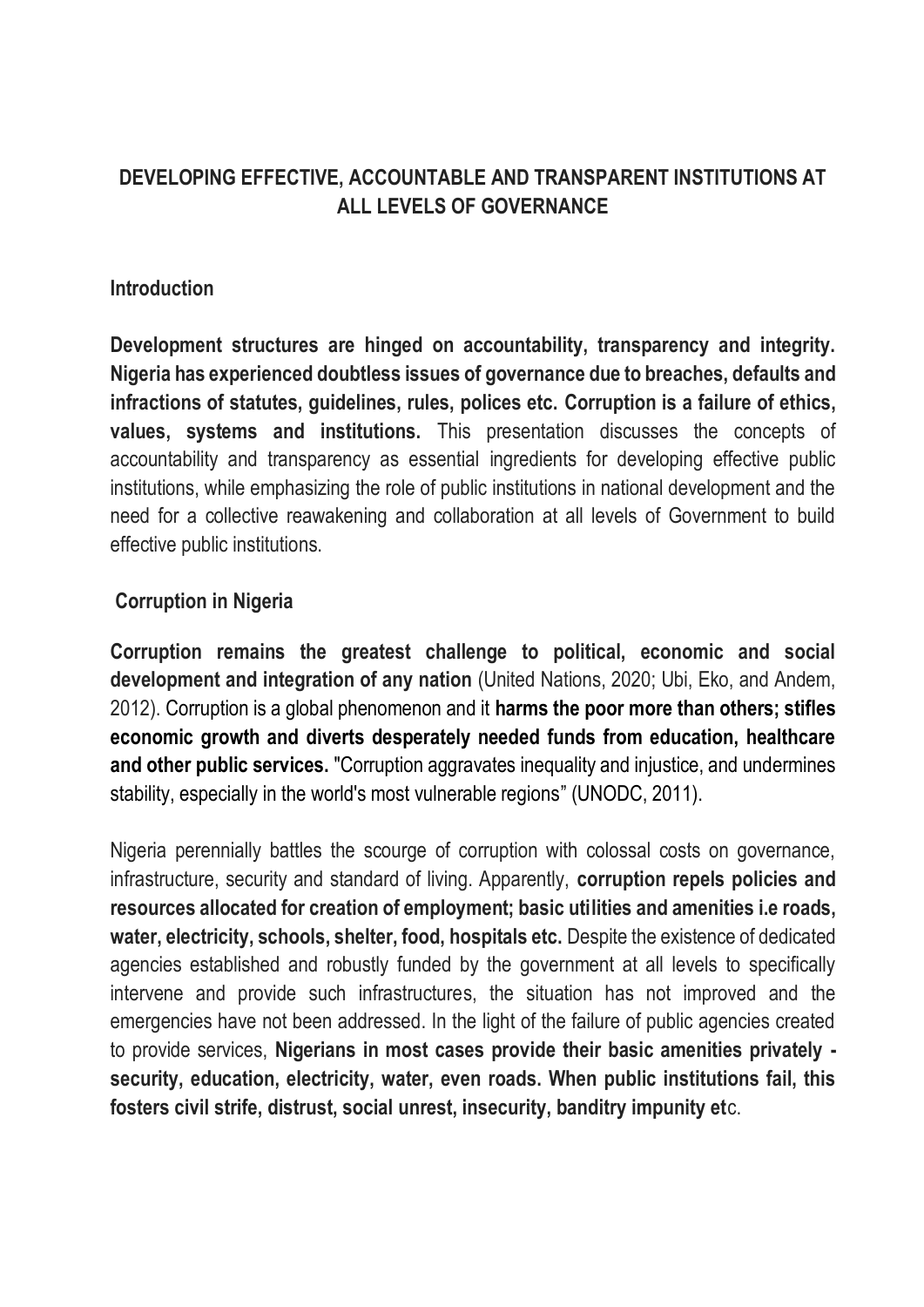### **Why Public Institutions Fail**

When government fails to provide promised services where funds and resources have been cogently appropriated and earmarked, certain officials and institutions default or renege on their duties, responsibilities and assignments. Correspondingly, these weak links in the chain of governance negatively impact on public services. Most of the defaults are not due to external causes but **weak capacity, integrity, accountability and transparency of the officials and the institutions** they lead and manage. These elements are foundational blocks on which individuals, institutions, organizations, societies and nations grow.

Corruption cascades through organs, echelons and structures of government. It corrodes and destroys systems, procedures and strands of governance. Every cause of corruption has a correlation to another - like an infection it multiplies and destroys the host whatever the entity. **Corruption creates weak systems and this in turn creates opaque and unaccountable institutions abasing their responsibilities to the people.** 

## **Trends of Corruption in Public Institutions**

Trends of corruption in Nigerian public institutions are disheartening. The adaptive nature of these trends enables corruption's ingenuity and its clandestine nature. Corruption therefore becomes resilient and viral, a harbinger of more evils unimaginable. **According to the World Bank, bribes remain a great currency of corruption - in draining and diverting national resources and frustrating development efforts** (World Bank, 2021).

**The poor pay higher portions of their income as bribes, and few complain because they are less likely to get redress.** Every diverted fund of the government disentitles the poor of an equal opportunity in life and prevents governments from investing in their development (World Bank, 2021).

**A survey conducted by the UNODC and the National Bureau of Statistics in 2019, reported that:**

- **₦675 billion was paid as bribes to public officials in 2019**
- **30% of Nigerians paid bribes to public officials;**
- **Private sector bribery was 5.7% while public sector bribery was 30% in 2019;**
- **Direct bribery requests by public officials accounted for 60% of all bribery transactions in 2019;**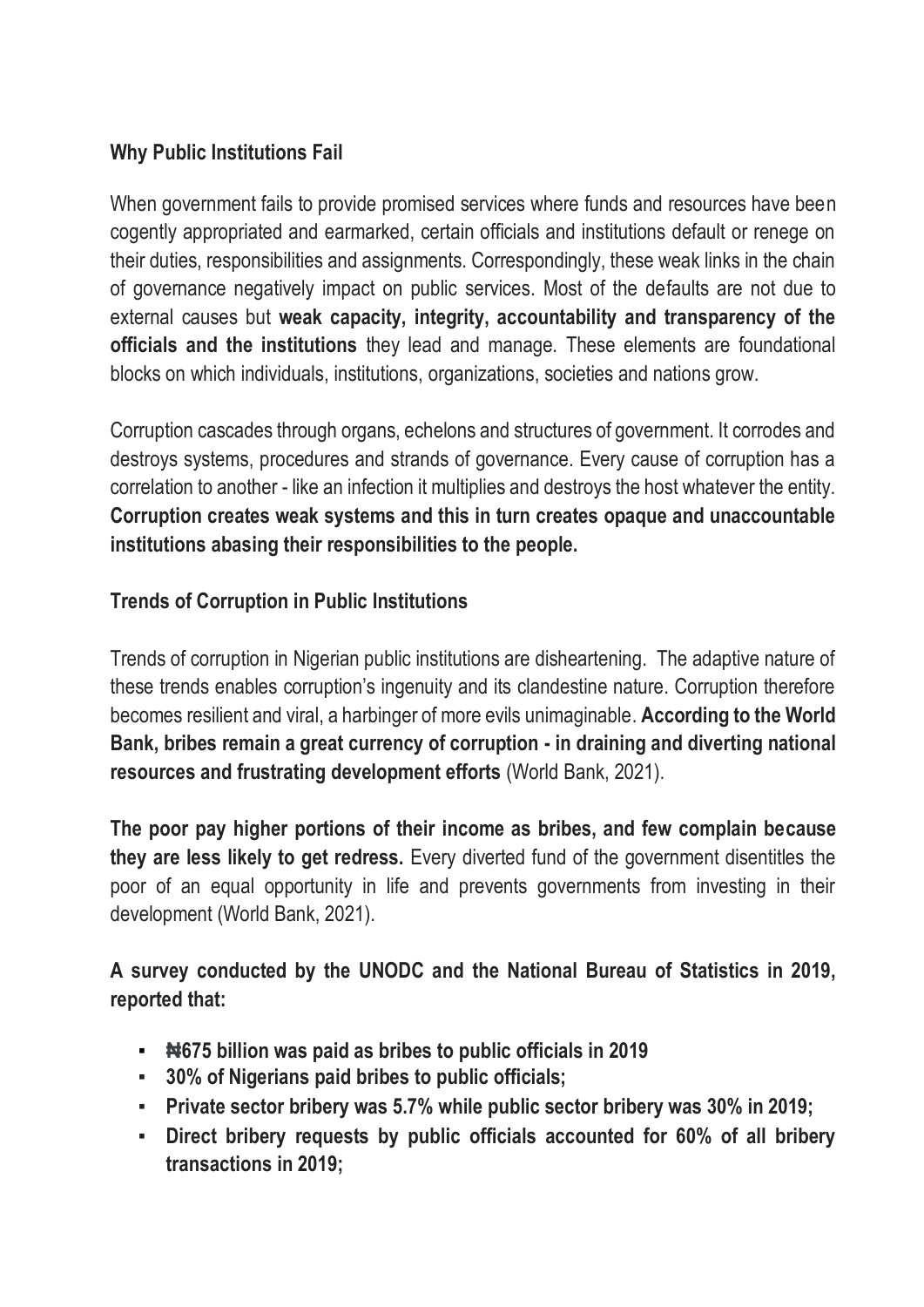- **More educated people are more likely to pay bribes;**
- **48% of Nigerians who refused to pay bribes suffered negative consequences.**
- **45% of bribes were paid to speed up or formalize an administrative procedure.**
- **60% of the time, public officials demanded bribes directly.**
- **93% of bribes were in cash, with the average sum of ₦5,754 (\$52).**
- **Nigerian public officials continue to face little resistance when requesting for bribes**

**In another survey conducted by the Independent Corrupt Practices and Other Related Offences Commission (ICPC, 2020), it was revealed that about N9, 457,650,000 was corruptly demanded, offered and paid as bribes in Nigeria's justice sector between 2018 and 2020.** 901 respondents were interviewed in the justice sector, 638 respondents (70.81%) were lawyers; 124 judges (13.76%) and 25 court clerks and registrars (2.77%). The other findings are as follows:

- 9.9% of the lawyers admitted paying N5.7b bribes in election related cases.
- 78 respondents experienced or witnessed offers or payment of bribes to influence the judicial process.
- 16% of respondents experienced demands or offers of bribes.
- 73% of the respondents claimed they did not experience demand or offer of a bribe.

**Other trends of corruption include budget padding, vote buying, constituency and executive project fraud and poor execution; transactional sex or sex commodification (Tade, Adekoya, 2012); sex for marks, certificates (Adeniyi, 2020); sex for promotion or appointment, sex for contracts (Nwaokugha & Ezeugwu (2017) etc. Nepotism in public sector recruitment, abuse of due process and fraud in procurement, vote-buying; fraud in procurement, diversion and hoarding of government provided subsidies or palliatives et COVID 19 palliatives.**

The corruption variant in Nigeria seems complex, nebulous and predatory aided by impunity, poor oversight by regulatory agencies and weak designated institutions. In the 2020 report by the ICPC supra, 55.2% of private businesses experienced diversion of public contract funds to personal use, and 80% of businesses reported paying government dues into private accounts.

### **Transparency and Accountability in Nation Building.**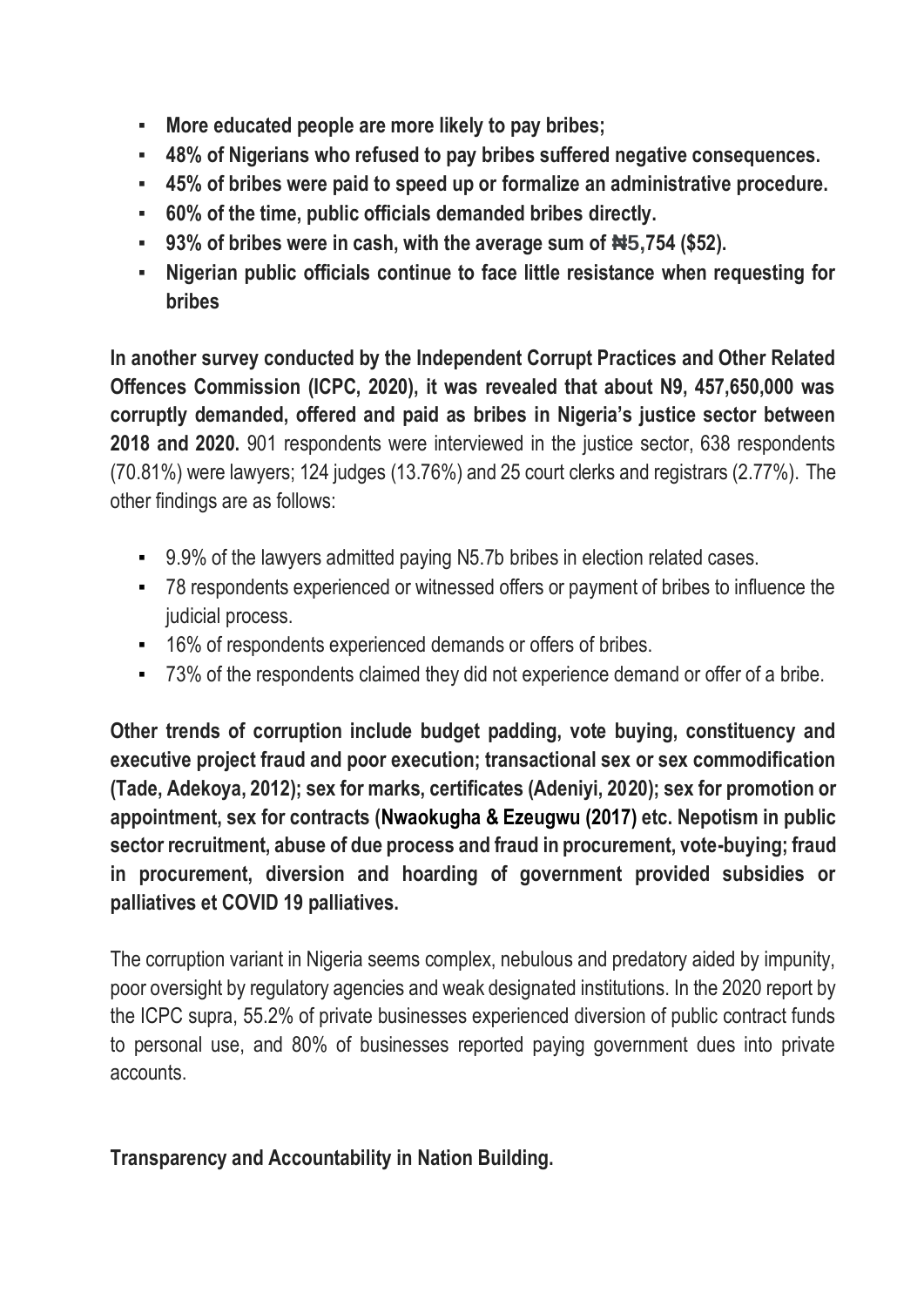Public institutions are dedicated to promoting a specific cause and objective of government. This may be economic, educational, social, developmental, health, security, professional, social, recreational, religious etc and directed at improving the rule of law, increasing investment and economic growth, reducing poverty, enhancing security etc. **Essentially public institutions are the vehicles and conduits through which government policies and services are provided to the people. Where such public institutions are managed by inefficient and corrupt administrators, the principles of good governance are automatically breached.** 

**Good governance is a measurement or index of how public institutions conduct public affairs, manage public resources and guarantee the realization of the general interests and benefits of the people and state with due regard for the rule of law.** Good governance in the public sector is fundamental to public sector entities to achieve their intended outcomes while acting in the public interest at all times. Without good governance, effective public institutions cannot be built. Effective institutions include strong legal framework; visionary and diligent parliament, dedicated and honest civil service providing timely and quality service delivery; fair, just and fearless judiciary that upholds the rule of law; vibrant and active civil societies and a free and independent media etc.

**Transparency means openness of all government policies, activities and operations. It is a crucial element of controlling and abolishing corruption.** Abating and eradicating corruption is possible when the government, citizens, and the private sector cooperate to denounce opacity and subterranean actions of public officials. Transparency promotes and enhances accountability, and directly holds public officials responsible for their actions. In summary, public entities that are assigned public resources have an obligation to account for these resources, particularly the manner of use and deployment of such resources. In other words, the main objectives of all public accountability initiatives are to ensure that public money is spent most economically and efficiently; that there is minimum wastage or theft and that the public actually benefits optimally from public finance.

**Public accountability rests both on giving an account and being held to account. Accountability dismisses wasteful, fruitless, irregular and unauthorised expenditures and misappropriations**. Public officials must note that they hold office on the trust of the people. Therefore, people given responsibility to manage public office and funds must show that they are good stewards of that trust. Conversely, public officers must also be prevented from opportunities, discretions and temptations to abuse office or public funds for private aggrandizement. It is against this backdrop that strong checks and balances should be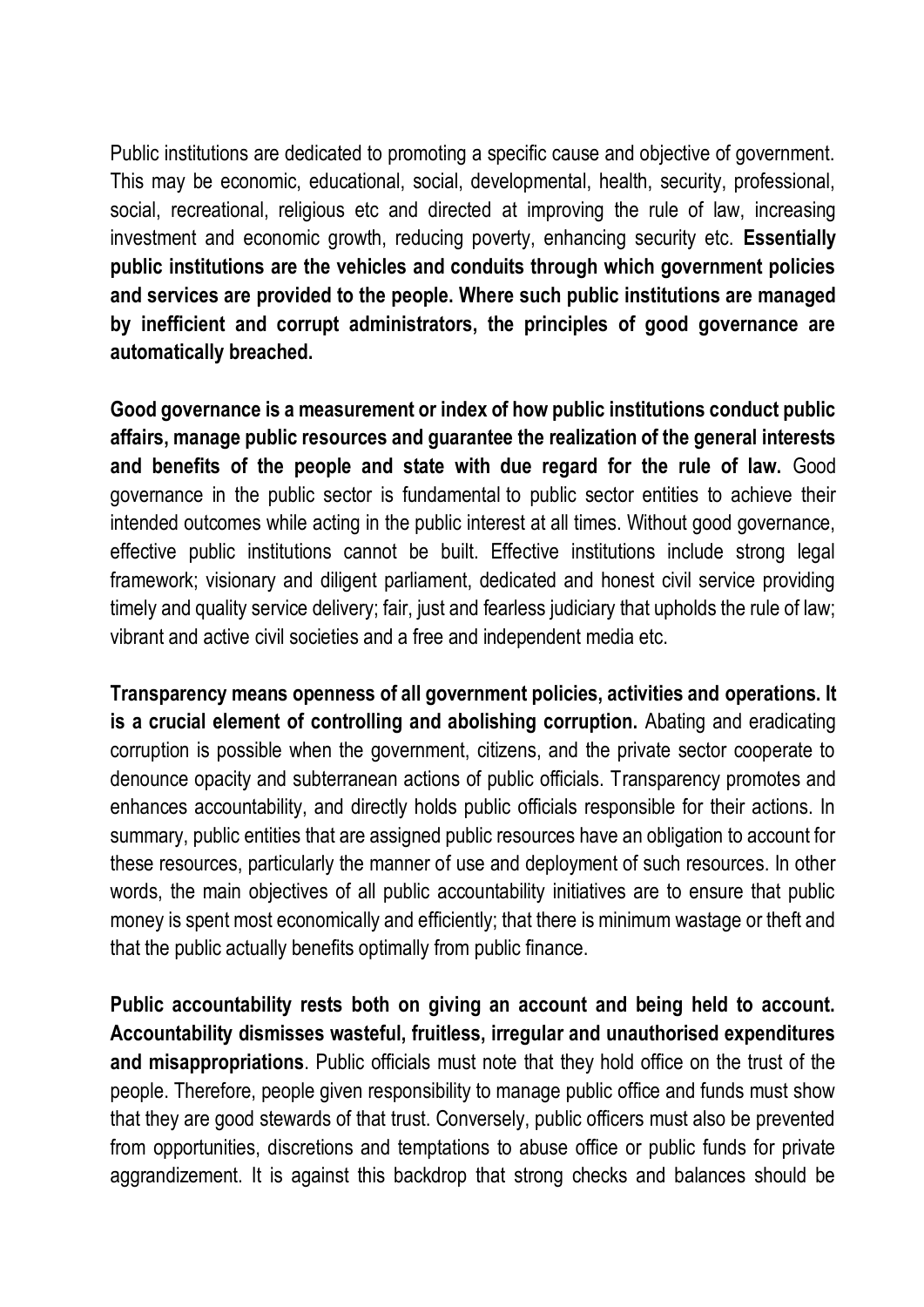introduced, implemented and monitored at all times to discourage embezzlement, diversion, mismanagement and other forms of corrupt practices and criminal abuses.

### **ICPC and the Promotion of Effective and Accountable Institutions**

**Pursuant to its Establishment Act, the Corrupt Practices and Other Related Offences Act, 2000, the ICPC has a tripartite mandate to tackle corruption through Investigation and Prosecution (Enforcement), Prevention and Public Education/ Mass Mobilization.** Employing its statutory mandate and ambit of competence, the ICPC has over the years utilized its tripartite mandate appropriately to combat corruption in public institutions and the nation at large.

Some of the Commission's initiatives and tools include Investigation and Prosecution; Assets Tracing, Recovery and Management; Constituency and Executive Projects Tracking Initiative; Ethics and Integrity Compliance Scorecard; System Study and Review; Corruption Risk Assessment; Anti-Corruption and Transparency Units in Ministries Departments and Agencies (MDAs); and Public Education and Enlightenment.

### **Targets**

**Systems and procedure**s - tools, platforms, devices, mechanisms, analogue transactions or records, face to face transactions

**Individual officers** - competence, recruitment, appointment, integrity, adherence to the law and policies; discretion and power

**Institution** - statutory sphere and competence, leadership, compliance to laws, rules, directives, policies.

### **1. Investigation and Prosecution**

Between 2019 and 2021, the Commission received 4,691 petitions with 1,083 of those petitions investigated and concluded during the three years despite the prevalence of the coronavirus pandemic. **The breakdown of the petitions received shows that 1,934 petitions were received in 2019; 1,364 in 2020 and 1,393 in 2021.**

While 243 cases were filed in Court during the period referred above, the Commission **secured 66 convictions in spite of the challenges associated with criminal trials in**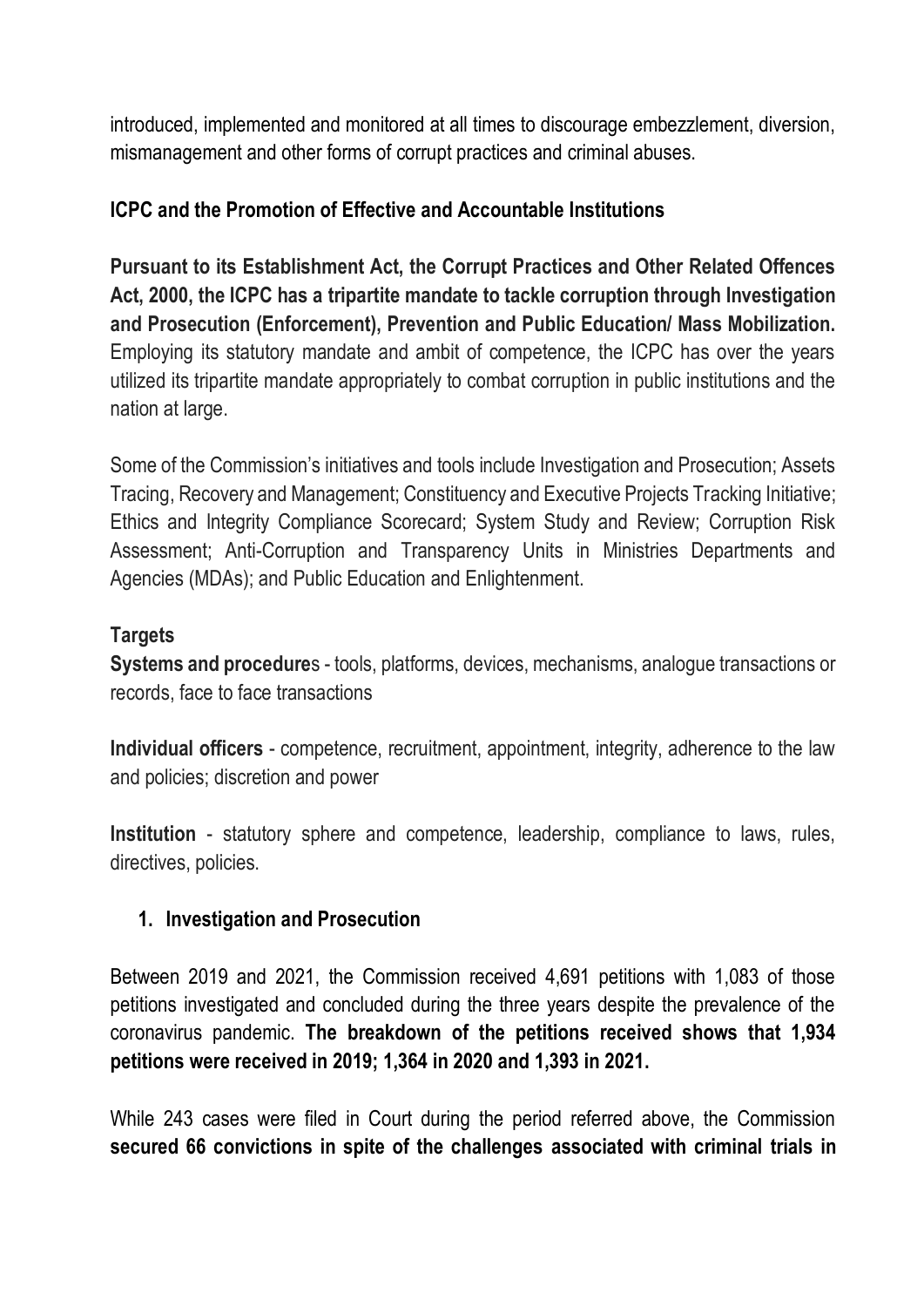**Nigerian Courts.** Effective prosecution of corrupt individuals will discourage potential perpetrators and offenders.

### **2. Assets Tracing, Recovery and Management**

Another enforcement activity of the Commission is the recovery of proceeds of corruption through seizures and forfeiture of assets. The Commission is empowered to undertake both conviction and non-conviction-based asset seizure and forfeiture. Between 2019-2021, the Commission recovered and seized assets worth **N166.5 billion– N81.23 billion in 2019, N82.57 billion in 2020 and N2.703 billion between (January and September 2021). The Commission also recovered cash totaling N34.346 billion and US\$1.62 million between 2019 and 2021 with the largest cash recovery of N28.743 billion and US\$1.62 million coming in 2021. Additionally, there is substantial improvement in asset management practices to preserve the value of assets during and after investigation.** 

### **3. Constituency and Executive Projects Tracking Initiative**

The Constituency and Executive Projects Tracking Initiative was established by the Commission in 2019 to ensure Value for Money for the Nigerian people and full execution of projects to specifications within the budget cycle. The institution of the Constituency and Executive Projects Tracking Initiative (CEPTI) in collaboration with the Nigerian Institute of Quantity Surveyors (NIQS), media and civil society in cost evaluation and monitoring of development projects across the six geopolitical zones of the country has contributed to curtailing diversion of public funds and reduced the phenomenon of uncompleted or abandoned projects across the country.

**Between 2019 and 2021, the ICPC has tracked over 2,000 projects worth over N300 billion under its Constituency and Executive Projects Tracking Initiative. This has aided the improvement in service delivery and full execution of projects in compliance with regulatory requirements**. In the same period, **326 contractors of abandoned projects across the six geopolitical zones of the country were forced by the Commission to return to site to complete the projects worth about N32.183 billion. This initiative also saved the sum of N34,523,823,158 to government within the year under review.**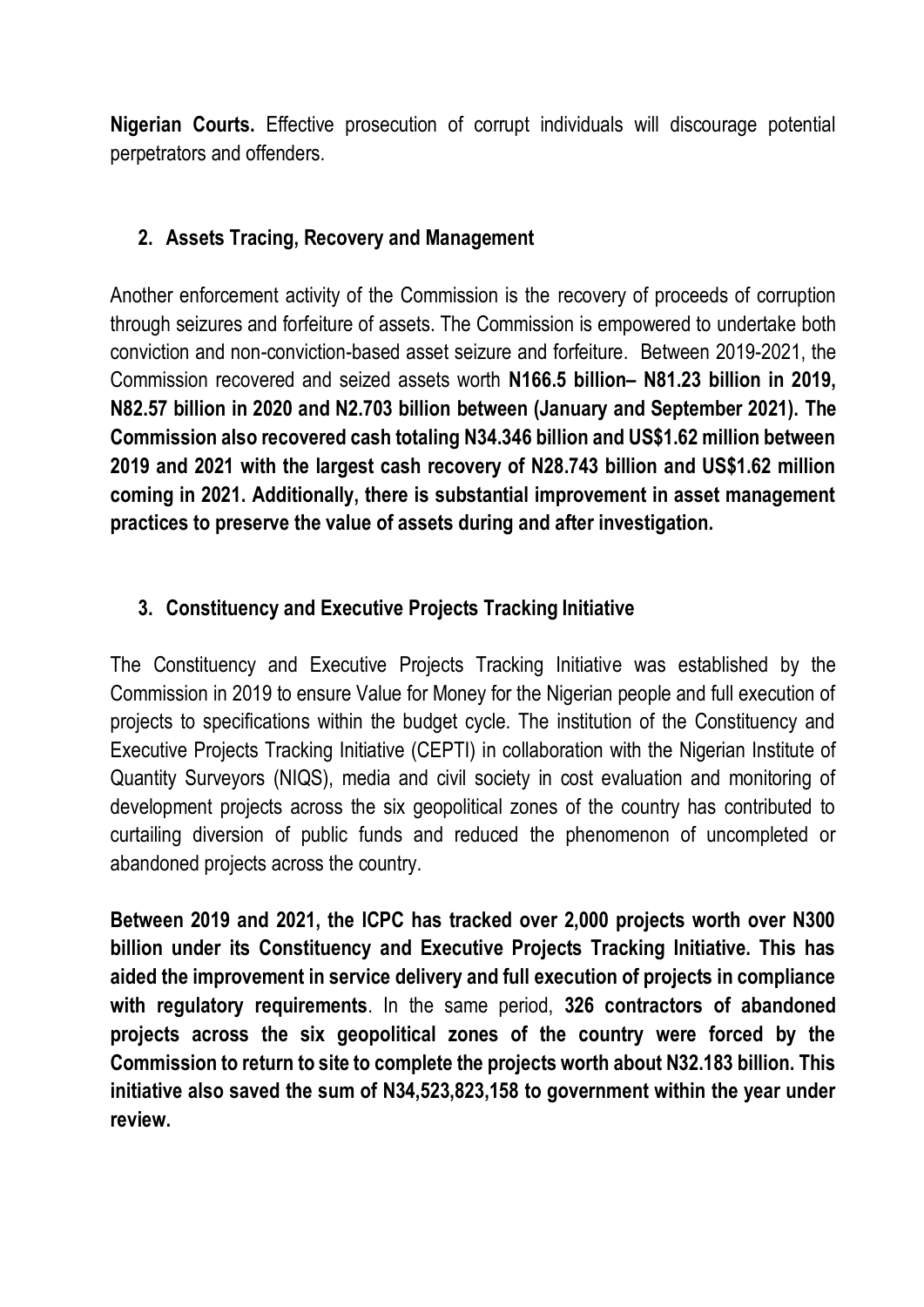**The initiative has continued to ensure higher completion rates for funded projects under the present Administration as well as value for money in the national budget and ensure citizens' involvement in the monitoring of projects and demanding accountability from their representatives and public officials.** 

## **4. Systems Study & Review of MDA's Budget and other Processes**

Another preventive strategy of the Commission is the conduct of System Study and Review (SSR) on MDAs. System Study and Review examines MDAs on their processes, practices and procedures to mitigate corruption vulnerabilities. The Study focuses on management structures, internal controls, operational procedures, culture and stakeholder perceptions of Ministries, Departments and Agencies (MDAs) of government to identify corruption vulnerabilities with the aim of drawing up a guide for correction of identified loopholes.

**The Commission's System Study and Review of personnel and capital votes of MDAs from 2019-2021 resulted in the saving of N261 billion to the government (i.e N89 billion in 2019; N147 billion in 2020 and N25 billion in 2021). Aside from recovery and blocking diversion of funds, SSR on personnel and capital votes of MDAs has contributed to the reduction of the common practice of budget padding and inclusion of ghost workers.**

**Other notable achievements from the SSR include Identification of fictitious contracts and projects; shutting down of 120 illegal degree awarding centres under the Universities System Study and Review (USSR); recommendations from SSR and advisories have contributed to policy reforms and reviews.** 

## **5. Ethics and Integrity Compliance Scorecard (EICS) - Target institutions**

The Ethics and Integrity Compliance Scorecard (EICS) is one of the initiatives introduced by the Commission under its preventive mandate. It is drawn from the institutional model of fighting corruption by checking Organisation's compliance to rules, standards, laws etc. The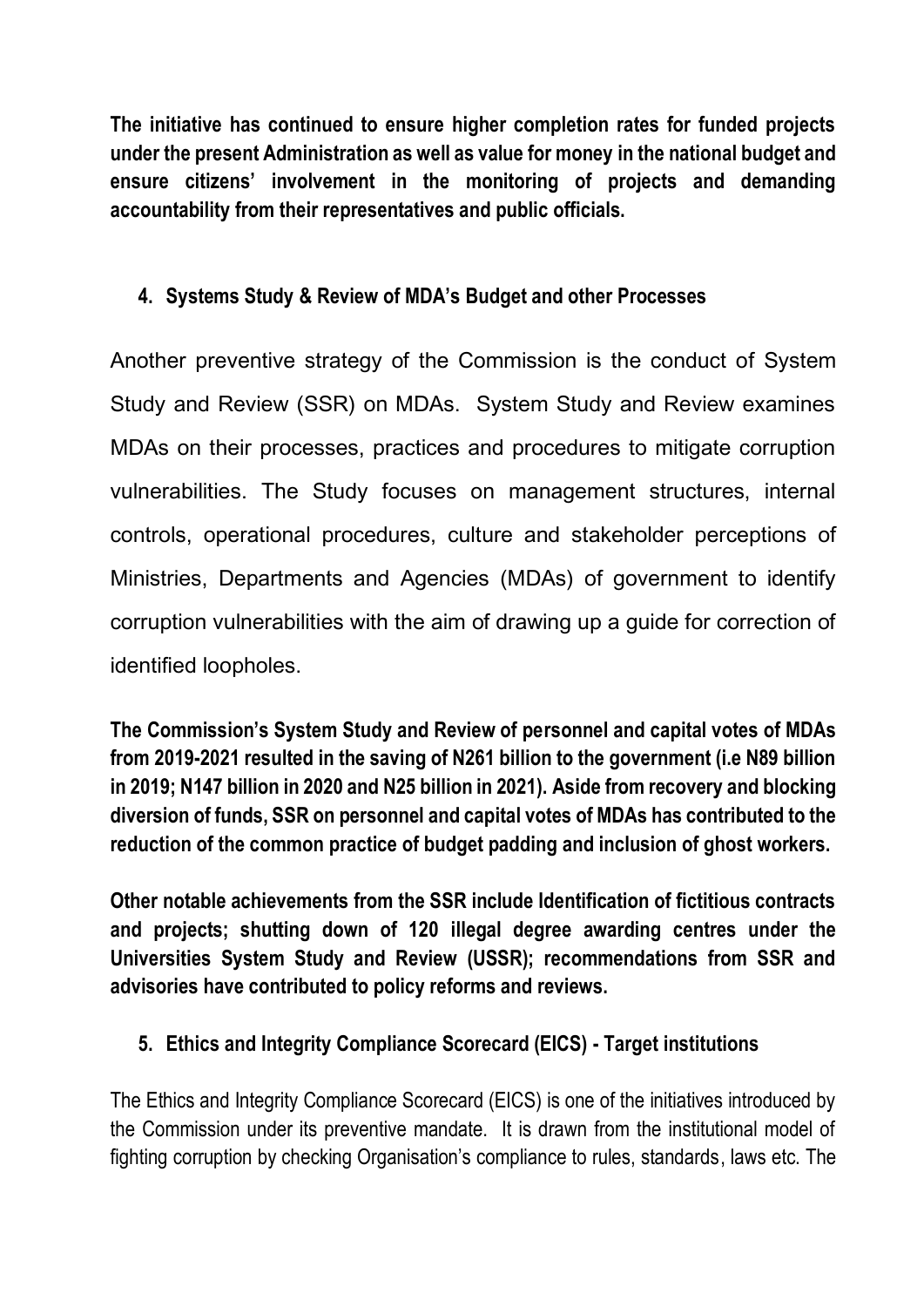Scorecard measures and strengthens organizational compliance to ethics, integrity, culture and standards.

**The Scorecard is deployed annually in MDAs as part of measures to address institutional vulnerabilities capable of engendering corrupt practices in public institutions. MDAs are assessed in areas of Management Culture and Structure, Financial Management Systems and Administrative Systems. Outcomes of the deployment form the basis of some of the recommendations from ICPC to both the government and the MDAs on areas that require intervention and necessary improvement. Boards not constituted, institutions not backed by enabling statute, subterranean recruitment against Federal character principle and due process.** 

Between 2019 and 2021, the Commission deployed the scorecard in about 1,000 MDAs. It deployed the scorecard on 280 MDAs in 2019, 352 MDAs in 2020 and 360 MDAs in 2021. The compliance scorecard has significantly improved Corruption Risk Assessment (CRA) of MDAs and more importantly improved the system of governance around management, procurement and service delivery.

# **6. Anti-Corruption and Transparency Unit (ACTU)**

**ACTU is an initiative of the Commission since 2001 to serve as an in-house integrity and check mechanism to drive integrity and anti-corruption campaigns in Ministries, Departments and Agencies. So far, the Commission has established over 460** Anticorruption and Transparency Units (ACTUs) in government institutions nationwide. The ACTUs have contributed in gathering actionable intelligence for the Commission which has engendered funds and asset recovery, assisted management of MDAs in promoting discipline and transparency as well as aided the Commission to sensitize staff of MDAs on evils of corruption. ACTU remains a veritable tool for the Commission in sanitizing the public service.

### **7. Ethical Reorientation through Public Education and Mass Mobilization**

The ICPC in collaboration with the Office of the Secretary to the Government of the Federation promoted the National Ethics and Integrity Policy in 2020 to enhance citizens' commitment and support for the anti-corruption agenda and campaign. The Policy propounds 7 core values i.e Human Dignity, Voice and Participation, Patriotism, Personal Responsibility, Integrity, National Unity and Professionalism meant to revitalize personal responsibility, ethics and integrity in national development.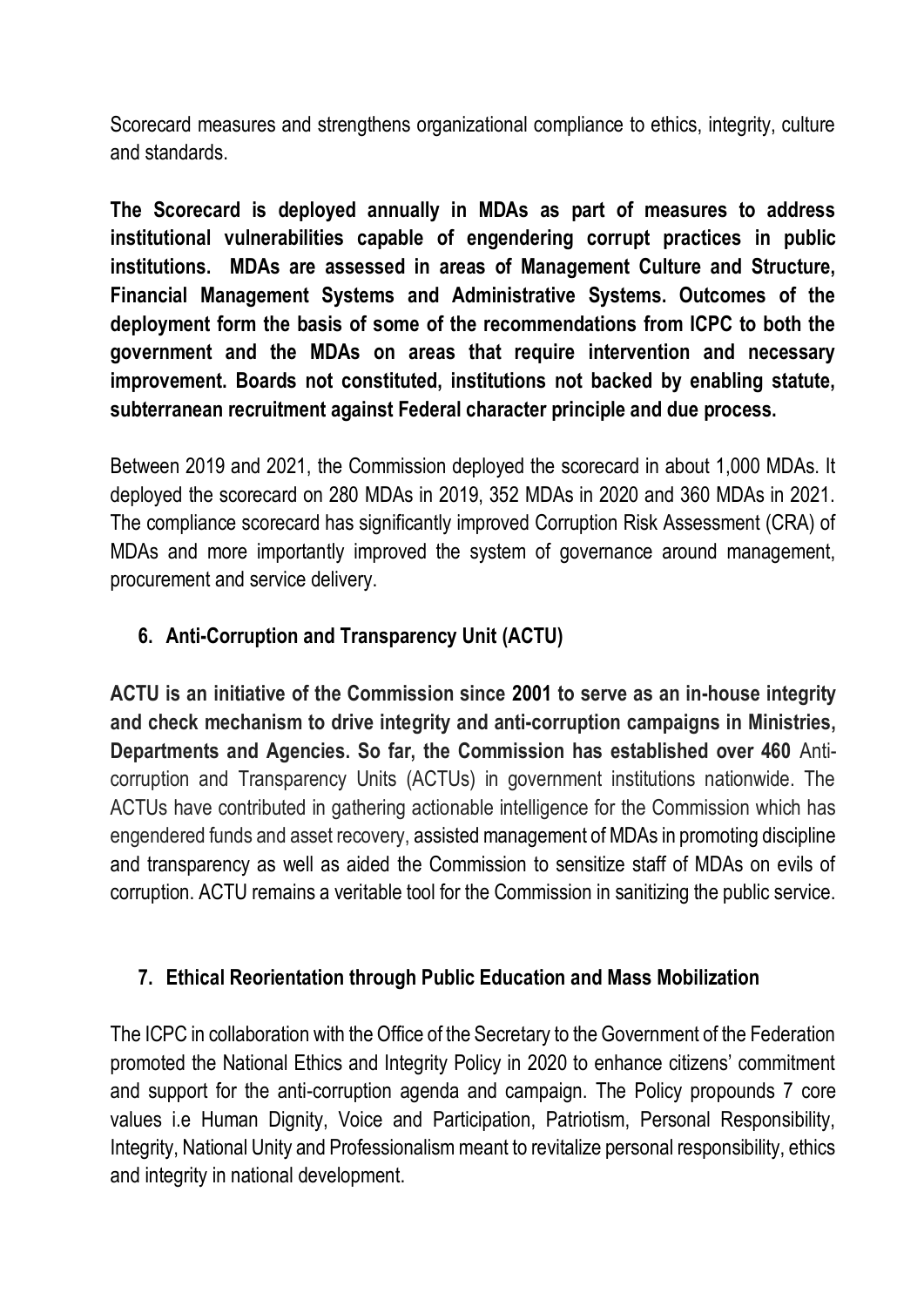The policy has been simplified and translated into 3 major Nigerian languages and Pidgin English and is still being popularized amongst key stakeholders in society notably traditional rulers, religious leaders, business community, civil society and the media. An action plan and consequence management templates have been developed and are gradually being implemented across the country to enlist the citizens' support and for sustainability of the policy.

In relation to this is the Commission's project in promoting behavioural change measures as opposed to focusing on enforcement measures alone to tackle public sector corruption. In this regard, the Commission is targeting the leadership of key MDAs for capacity building and reorientation on behavioural change measures in governance.

## **Developing Effective, Accountable and Transparent Institutions - A Collective Responsibility**

**Strong, effective, transparent, and accountable institutions are essential for sustainable development and critical for governments to deliver services to their citizens.** While no single "one-size-fits-all" model of governance can be held up as the gold standard, there is a strong consensus around the role and significance of effective, accountable, and inclusive institutions in promoting sustainable and equitable development.

However, building effective, transparent and accountable institutions starts with integrity at the foundation. **Integrity of leaders, public office holders, public servants, private sector workers and stakeholders in all spheres, sectors and quarters,** is a vital condition for achieving efficient and effective public governance with accountability, as well as inclusive and transparent policy-making where the voices of citizens are heard and taken into account. Indeed, this is a task for not only public officers but also private businesses and multinationals.

**Transparent and merit-based recruitment processes can reduce corrupt practices, promote efficiency and productivity. Impunity discards laws and adherence to the law. It must be addressed by obeying relevant laws, imposing punishment/sanctions for corrupt practices and related offences as well as punishing offenders swiftly and decisively. Crucial statutes like the Public Procurement Act; Fiscal Responsibility Act; and the Freedom of Information Act, 2011 were enacted to enhance and promote integrity and openness in government business and transactions and must be adhered to and implemented by public institutions.** State governments are equally encouraged to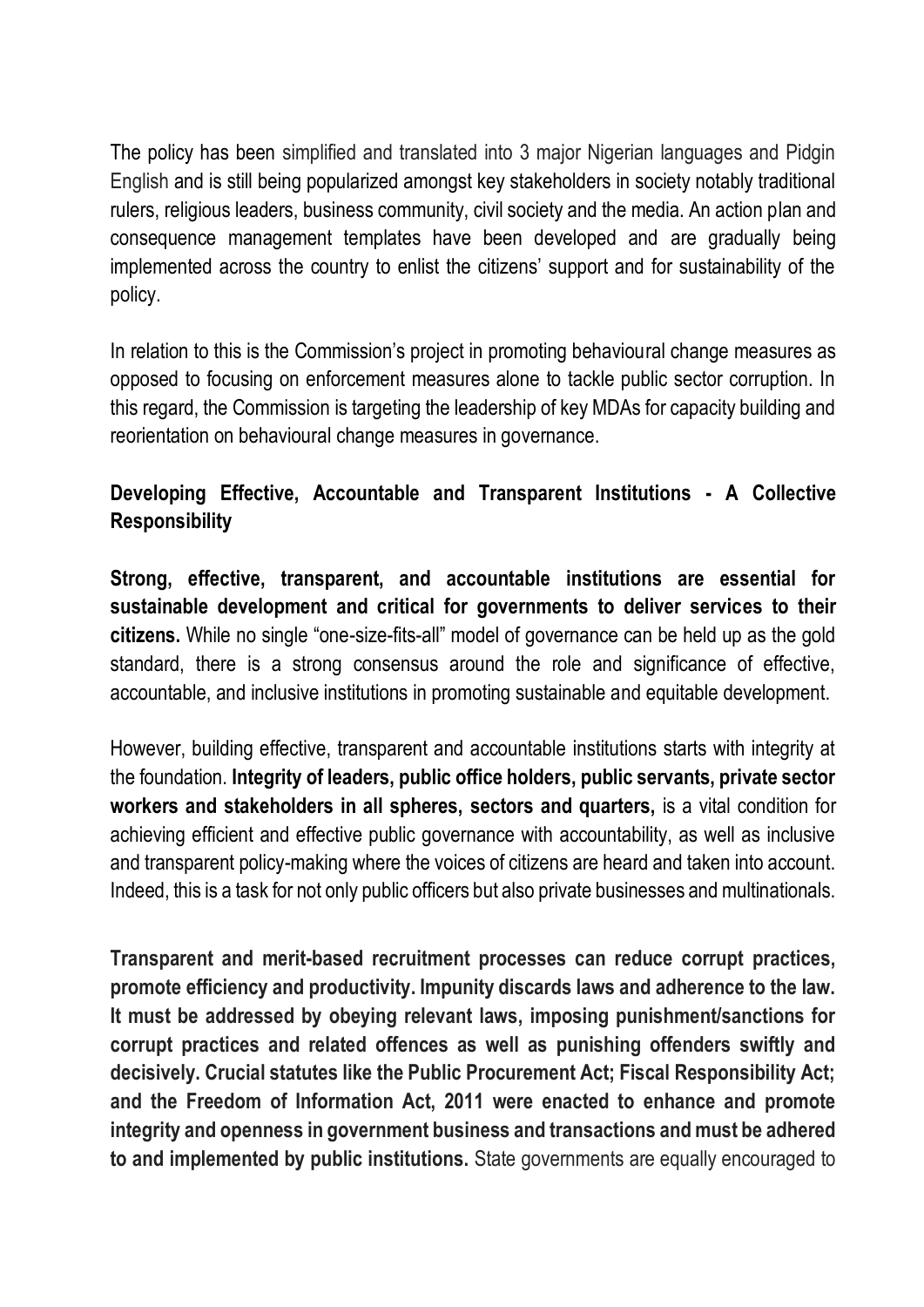domesticate and implement these laws and sensitize staff, citizens and stakeholders at all levels to promote ethical reorientation and change societal tolerance for corrupt practices.

Promotion of ethical whistleblowing and respect for public funds and property must be intensified, while personal responsibility and professionalism must be encouraged and rewarded to stimulate staff commitment to work. Organizations and institutions must develop a domesticated code of ethics to guide staff in the conduct of their activities.

### **Conclusion**

Public office demands lots of discipline and sacrifice not pleasure or frolics.

Corruption remains a major hindrance and impediment to good governance, institutional Integrity and development. Corruption can never be diminished and adequately eradicated without integrity of officials, systems and institutions. Effective, accountable and transparent Institutions are built on foundations of integrity and transparency. ICPC believes this task is possible with the support and cooperation of all Nigerians in public and private offices.

### **REFERENCES**

- 1. Adejuwon David K: Enhancing Public Accountability and Performance in Nigeria: Periscoping the Impediments and Exploring Imperative Measures.
- 2. Ayua, I. A. (2001). Overview of corruption in Nigeria. Nigerian Journal of Political and Administrative Studies, Volume 1, No. (2).
- 3. Building more effective, accountable, and inclusive institutions for all; paper delivered at OECD and POST-2015 Reflections - Element 6, Paper 1. Available at [https://www.oecd.org/dac/\\_POST2015%20effective%20and%20accountable%20insti](https://www.oecd.org/dac/_POST2015%20effective%20and%20accountable%20institutions.pdf) [tutions.pdf](https://www.oecd.org/dac/_POST2015%20effective%20and%20accountable%20institutions.pdf)
- 4. ICPC (2020). 'Nigeria Corruption Index: Report of a pilot survey', Anti-Corruption Academy of Nigeria.
- 5. Impact of Corruption on Development and how States can better Tackle Corruption Under the Spotlight at UN Anti-Corruption Conference in Morocco; The Fourth Session